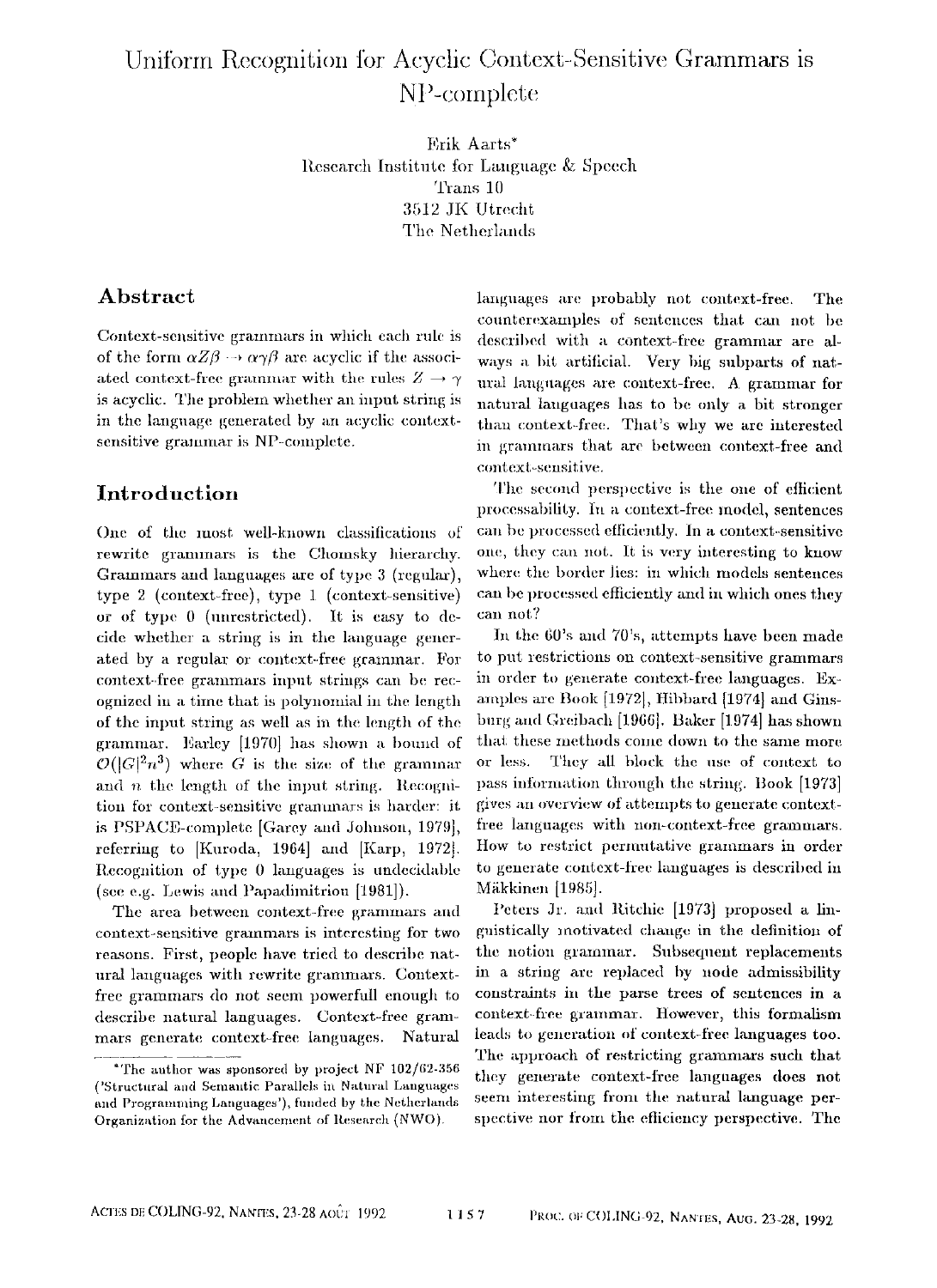only advantages of this kind of restrictions lie in the possibilty to describe a context-free language in a different way, which may be easier for some purpose.

Another argument against blocking information [Baker, 1974] is the problem of *unbounded dependencies.* Unbounded dependencies are dependencies over an unbounded distance. Wh-movement is an example of it. The number of unbounded dependencies in natural language is (almost) always restricted. Models that restrict the *amount* of information that can be sent seem to come closer to models of human language than models restrict the *distance* over which information can be sent.

In the 70's and 80's attention has shifted to the perspective of efficient processing. Contextsensitive grammars have been restricted so that complexity of recognition lies somewhere between  $\mathcal{PSPACE}$  and  $\mathcal{P}$ . Book [1978] has shown that for *linear time* context-sensitive grammars recognition is NP-complete even for (some) fixed grammars. Furthermore there is a result that recognition for *growing* context-sensitive grammars is polynomial for fixed grammars [Dahlhaus and Warmuth, t986]. This article also tries to define a border between nearly-eflicient and just-efficient models.

We can define the notions uniform (or universal) recognition and recognition for a fixed grammar as follows.

#### UNIFORM RECOGNITION

INSTANCE: A grammar  $G$  and a string  $w$ . QUESTION: Is  $w$  in the language generated by  $G$ ?

The grammar, as well as the input string are inputs for the problem (these two types of input are easily confused!). The uniform recognition problem is one problem.

There are infinitely many other problems:

Suppose we have a grammar G.

#### RECOGNITION FOR, FIXED **GRAM-MAR** G

INSTANCE: A string w.

QUESTION: Is  $w$  in the language generated by  $G$ v

Things are getting even more difficult when we say things fikc: "For every grammar G RECOG-NITION FOR FIXED GRAMMAR G ...". The

difference between uniform recognition and recognition for *all* fixed G can be illustrated with an example from Barton Jr., Berwick and Ristad [1987]. They show that uniform recognition for *unordered* context-free grammar (UCFG) can be done in time  $\mathcal{O}(2^{|G|}n^3)$ . It has not been shown that the uniform recognition problem is in  $\mathcal{P}$ . For every  $G$ , however, the fixed recognition problem can be solved in time  $\mathcal{O}(n^3)$  and all these problems are in  $P$ . Barton Jr., Berwick and Ristad [1987] show the problem to be polynomial for any fixed grammar by a compilation step. The UCFG is compiled into a big context-free grammar. They use this grammar and the Earley algorithm in order to prove a polynomial bound. Just forgetting about the grammar size (replacing  $|G|$  by a constant) gives a polynomial bound too. It is not clear why Barton Jr., Berwick and Ristad [1987] always associate the fixed grarnmar problem with compilation (cf. their pp. 27-30, 64-79 and 202- 206).

This article is about uniform recognition for one type of restricted context-sensitive grammars, the *acyclie* context sensitive grammars (ACSG's). We prove it to be NP-complete. This means they are as complex as the Agreement Grammars and the Unordered CFG's of Barton Jr., Berwick and Ristad [1987]. ACSG's are the pure rewrite grammars in this group. They fit in the Chomsky hierarchy.

|  |  | The Uniform Recognition Problem |  |
|--|--|---------------------------------|--|
|--|--|---------------------------------|--|

| $_{\rm CSG}$       | PSPACE-complete |
|--------------------|-----------------|
| ACSG<br>AG<br>UCFG | NP-complete     |
| CFG                | D               |

One might ask when we can *use* acyclic contextsensitive grammars. One can use them everywhere where one wants to use context-sensitive granlmars. But one has to be careful: cycles are not allowed. This property of acyclicity can be checked easily<sup>1</sup>. For most purposes one does not need cycles at all. One field where contextsensitive grammars can be used is e.g. morphology. Characters in a word are often changed when

<sup>&</sup>lt;sup>1</sup>It is much easier than checking whether a CSG is a *linear time* CSG as defined by Book [1978]. One has to reason about length of possible derivations. In ACSG, derivations are short as a result of their acyclicity.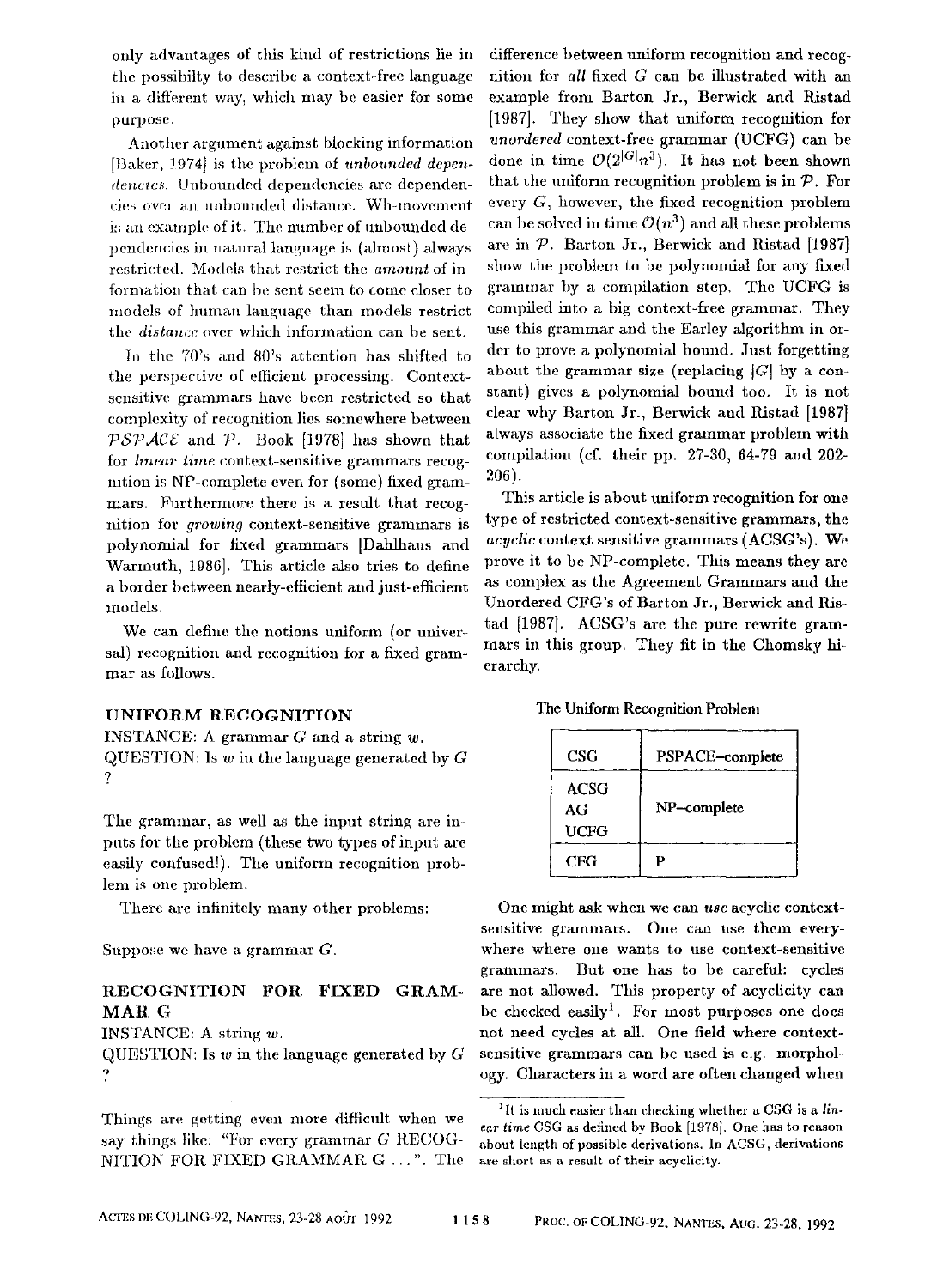some suffix is added. These changes in a word are context-sensitive aald can be described by a context-sensitivc grammar. Once a character is changed, we normally do not want to change it back, the grammax we use is an acychc one.

The complexity of recognition for ACSG is lower than in the unrestricted case (CSG, with complexity PSPACE) because we restrict the *amount* of information that can be passed through the sentence. The number of messages that can be sent is limited (and we do not block the messages by barriers as in Baker [1974] !). In the unrestricted case we can send messages that *leave no trace.* E.g. after a message that changes 0's into 1's we can send a message that does the reverse. In sending a message from one position in the sentence to another, the intermediate symbols are not changed. In fact they are changed twice: back and forth. With acycllc context-sensitive grammars, this is not possible. Every messages leaves a trace and the amount of information that can be sent is restricted by the grammar.

# **Definitions**

*A grammar* is a 4-tuple,  $G = (V, \Sigma, R, S)$ , where V is a set of symbols,  $\Sigma \subset V$  is the set of terminal symbols.  $R \subset V^+ \times V^*$  is a relation defined on strings. Elements of R are called rules.  $S \in V \setminus \Sigma$ is the startsymbol.

A grammar is *context-sensitive* if each rule is of the form  $\alpha Z\beta \rightarrow \alpha \gamma \beta$  where  $Z \in V \setminus \Sigma$ ;  $\alpha, \beta, \gamma \in V^*$ ;  $\gamma \neq e$ . A grammar is *context-free* if each rule is of the form  $Z \to \gamma$  where  $Z \in V \setminus \Sigma$  $: \gamma \in V^*$ .

*Derivability*  $(\Rightarrow)$  between strings is defined as follows:  $u\alpha v \Rightarrow u\beta v$   $(u, v, \alpha, \beta \in V^*)$  iff  $(\alpha, \beta) \in R$ . The transitive closure of  $\Rightarrow$  is denoted by  $\overset{\perp}{\Rightarrow}$ . The transitive reflexive closure of  $\Rightarrow$  is denoted by  $\stackrel{*}{\Rightarrow}$ . The *language* generated by G is defined as  $L(G) = \{w \in \Sigma^* \mid S \stackrel{*}{\Rightarrow} w\}.$ 

A *derivation* of a string  $\delta$  is a sequence of strings  $x_1, x_2, \ldots, x_n$  with  $x_1 = S$ , for all  $i \ (1 \leq i \leq n)$  $x_i \Rightarrow x_{i+1}$  and  $x_n = \delta$ .

A context-free grammar is *acyclic* if there is no  $Z \in V \setminus \Sigma$  such that  $Z \stackrel{\pm}{\Rightarrow} Z$ . This implies that there is no string  $\alpha \in V^*$  such that  $\alpha \stackrel{+}{\Rightarrow} \alpha$ .

We can map a context-sensitive grammar G onto its *associated* context-free grammar  $G'$  as follows: If G is  $(V, \Sigma, R, S)$  then  $G'$  is  $(V, \Sigma, R', S)$  where for every rule  $\alpha Z\beta \rightarrow \alpha \gamma \beta \in R$  there is a rule  $Z \rightarrow \gamma \in R'$ . There are no other rules in R'. Note that the associated grammar does not contain empty productions.

We call G acyclic iff the associated context-free grammar  $G'$  is acyclic.

The notation we use for context-sensitive rules is as follows: the rule  $\alpha Z\beta \rightarrow \alpha \gamma \beta$  is written as  $Z \rightarrow [\alpha_1][\alpha_2] \dots [\alpha_k]$   $\gamma$   $[\beta_1][\beta_2] \dots [\beta_l]$  with  $\alpha = \alpha_1 \alpha_2 \ldots \alpha_k$  and  $\beta = \beta_1 \beta_2 \ldots \beta_l$ ,  $\alpha_i, \beta_i \in V$  $(1 \le i \le k, 1 \le j \le l).$ 

An example of a context-sensitive grammar with the corresponding context-free rules is:

| context-sensitive rules | context-free part |
|-------------------------|-------------------|
| $1 \rightarrow 0$ 2     | $1 \rightarrow 2$ |
| $0 \rightarrow 1$ [2]   | $0 \rightarrow 1$ |
| $2 \rightarrow \{1\}$ 0 | $2 \rightarrow 0$ |

This context-sensitive grammar is cyclic. It is able to permute  $0$ 's and  $1$ 's.

## Recognition is NP-complete

#### UNIFORM RECOGNITION FOR ACYCLIC CONTEXT-SENSITIVE GRAMMAR

INSTANCE: An acyehc context-sensitive grammar  $G = (V, \Sigma, R, S)$  and a string  $w \in \Sigma^*$ . QUESTION: Is  $w$  in the language generated by  $G$ ?

The proof can be found in Aarts [1991b]. To prove that it is in NP wc have to prove that derivations in ACSG's are short (have polynomial length). This follows from the fact that derivations in context-free grammars have polynomial length. Derivations in an acyclie CSG are identical with derivations in the associated contextfree grammar. The proof of NP-hardness is more complicated. The known NP-hard problem 3-SAT can be reduced to UNIFORM RECOGNITION for ACSG. Any 3-SAT formula can be translated in a grammar and an input for ACSG-recognition.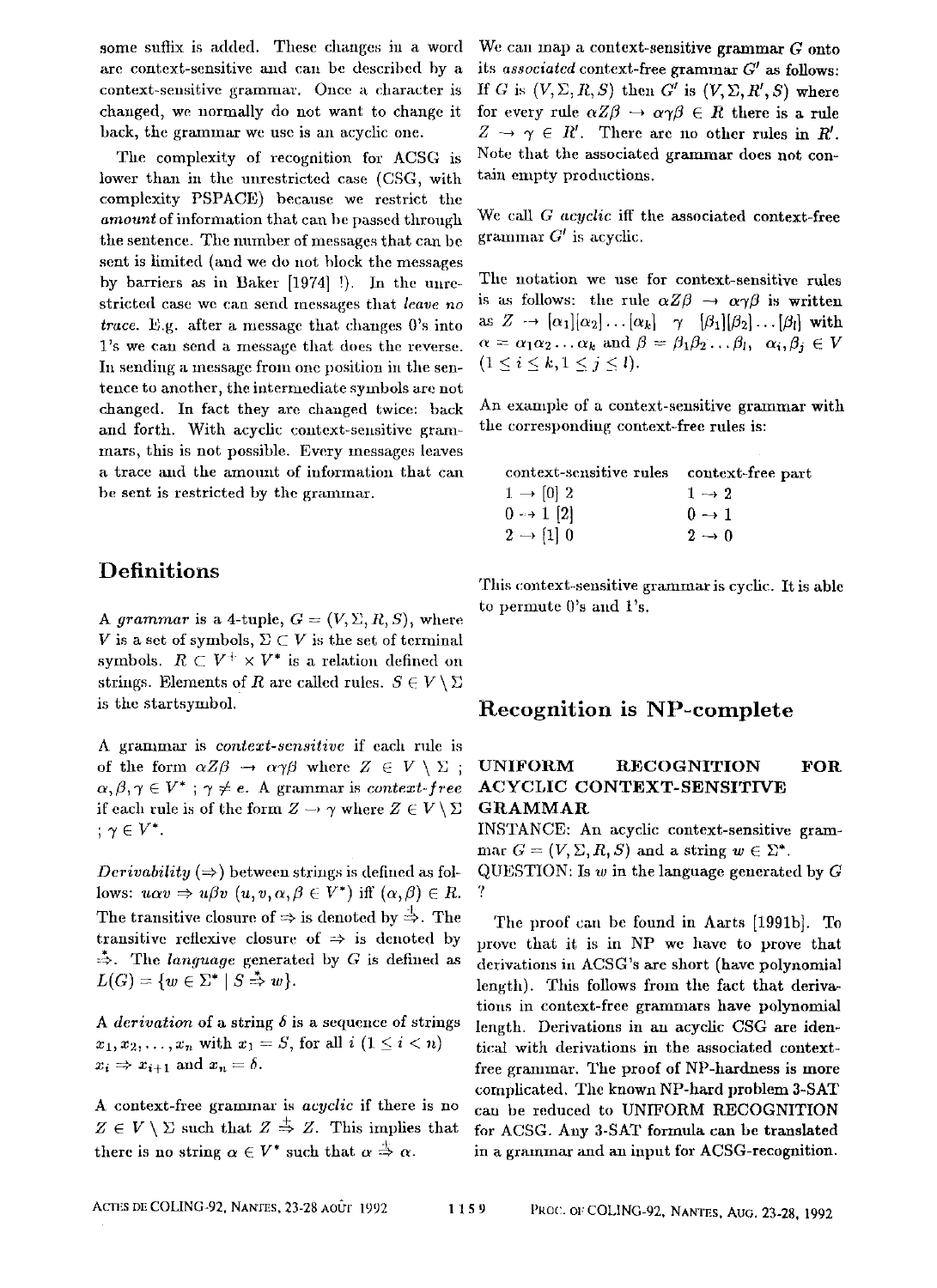# **Recognizing Power**

Any context-free grammar can be transformed into ant acyclic context-free grammar without loss of recognizing power. A cycle can be removed by introduction of a new symbol. This symbol rewrites to any member of the cycle. Any context-free grammar with empty productions can bc changed into a context-free grammar without empty productions that recognizes the same language. There's one exception here: languages containing the empty string can not be generated. Any acyclic context-free grammar withont empty productions is an acyclic context-sensitive grammar. Therefore, ACSG's recognize all context-free languages that do not contain the empty word.

Furthermore, acyclic context-sensitive grammars recognize languages that are not contextfree. One example is the language

 ${a^n b^{2^n} c^n \mid n \geq 1}$ 

This language is recognized by the grammar ("X" is a nonterminal):

 $X \rightarrow [A]$  A B B [B] B  $\rightarrow$  [A] X [X] A  $\rightarrow$  a  $X \rightarrow [X]$  B B [B]  $B \rightarrow [B]$  X [X]  $B \rightarrow b$  $X \rightarrow [X]$  B B C [C]  $B \rightarrow [B]$  X [C]  $C \rightarrow c$  $S \rightarrow A$  B B C

A derivation of "AABBBCC":

 $S \Rightarrow A \ B \ B \ C \Rightarrow A \ B \ X \ C \Rightarrow A \ X \ X \ C \Rightarrow$  $A X B B C C \Rightarrow A A B B B B C C \overset{*}{\Rightarrow}$ aabbbbcc.

With the pumping lemma one can prove that the language is not context-free.

## **Discussion**

We have proved that UNIFORM RECOGNI-TION FOR. ACYCLIC CONTEXT-SENSITIVE GRAMMAR is NP-complete. It turns out to be important for complexity of recognition with context-sensitive grammars whether sending information leaves a trace.

We have reduced 3-SAT to the uniform recognition problem for acyclic context-sensitive grammars. Every 3-SAT formula results in a different grammar. Probably it is not possible to construct an acyclic context-sensitive grammar that recognizes *all* 3-SAT formulas. My conjecture is that

ACSG-recognition is not NP-hard for any fixed grammar. If this is not true, there would exist a grammar that recognizes all 3-SAT formulas. For this grammar the recognition problem would be NP-hard. In such a grammar, not every 3-SAT variable is encoded in a different symbol in the grammar. The variables are numbered and their numbers are encoded in sequences of 0's and 1's e.g.. A grammar that recognizes all 3-SAT formuta's must be able to compare such sequences. It must e.g. be able to recognize the language  $\{ww \mid w \in V^*\}.$  If w is a number, two numbers are compared. Context-sensitive grammars can recognize *ww.* Some can even recognize all 3-SAT formula's.

ACSG's are not that strong. They can not even recognize *ww.* Any *ACSG* can compare only a fixed number of characters (only fixed amounts of information can be sent). Therefore my conjecture is that the recognition problem for any *fixed*  grammar is not so hard: it's polynomial. Chart parsers for ACSG have been designed and implemented [Aarts, 1991]. They recognize inputs for many hard grammars in polynomial time. It is hard to prove, however, that they run in polynomial time for every grammar. If it could be proved, complexity of ACSG-recognition is similar to complexity of UCFG-recognition: NP-complete for the uniform case and a known algorithm that runs in time something like  $\mathcal{O}(2^{|G|}n^3)$  (polynomial in  $n$  but not in  $G$ ).

The polynomial bound (which has not been proved yet) would be an explanation of the fact that humans can process language efficiently. Humans have a fixed grammar in mind which does not change. The complexity of recognition with a fixed grammar should be compared with the speed of human language processing. The arguments of Barton Jr., Berwick and Ristad [1987] against this are based on two kinds of arguments. The first has to do with compilation or preprocessing. We have polynomial bounds without compilation or preprocessing (just fix  $|G|$ ). These arguments do not seem to hold. The other ones have to do with language acquisition. When a child is learning a language, the grammar she uses is changing. At every sentence utterance or understanding the graramar seems to be fixed. The difference between uniform recognition and recognition for any fixed grammar is that small that we can not draw conclusions about what kind of processing children perform when learning a language.